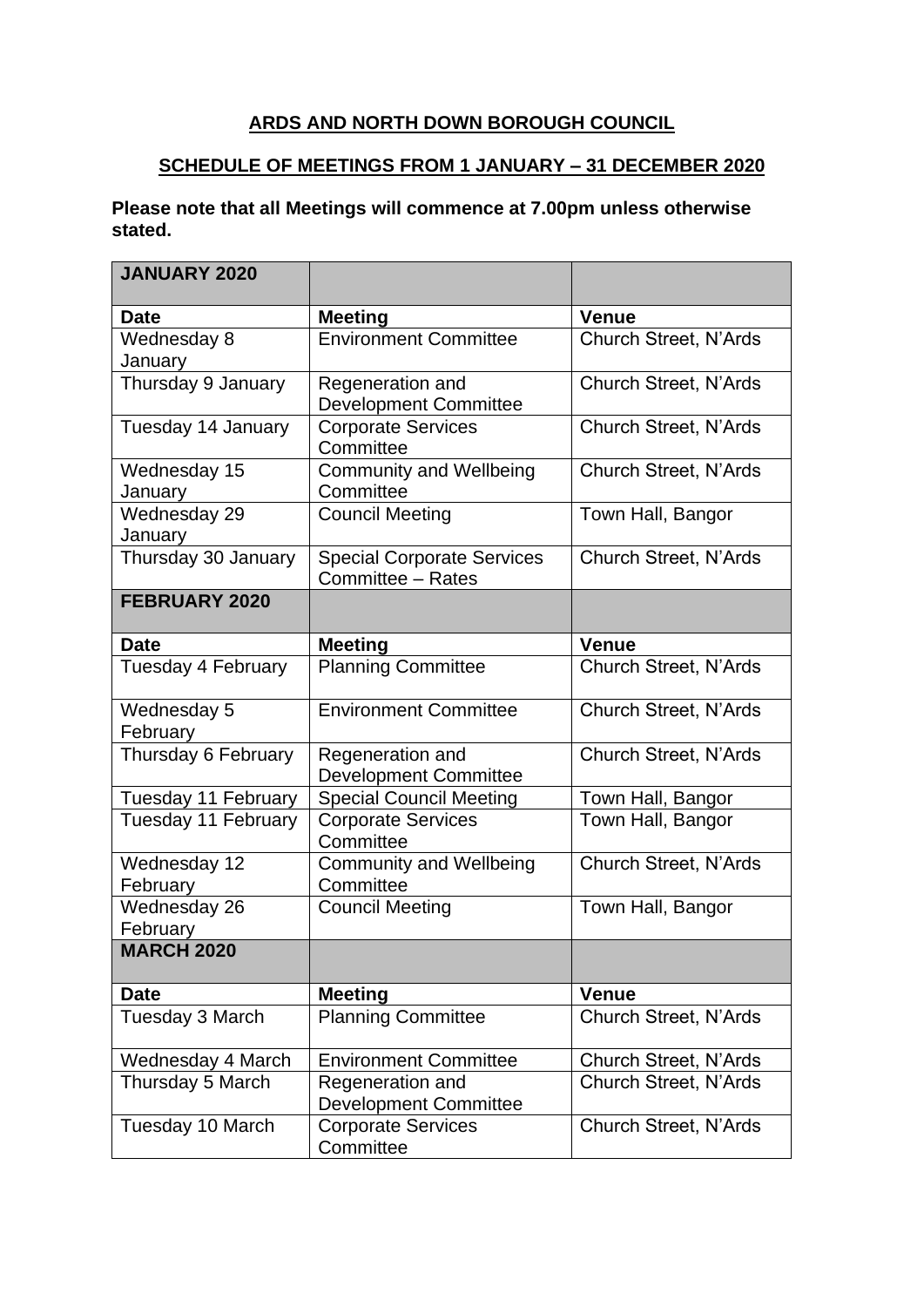| Wednesday 11             | <b>Community and Wellbeing</b>                            | <b>Church Street, N'Ards</b>                 |
|--------------------------|-----------------------------------------------------------|----------------------------------------------|
| March<br>Monday 23 March | Committee<br><b>Audit Committee</b>                       | <b>Church Street, N'Ards</b>                 |
| Wednesday 25             | <b>Council Meeting</b>                                    | Town Hall, Bangor                            |
| March                    |                                                           |                                              |
| <b>APRIL 2020</b>        |                                                           |                                              |
|                          |                                                           |                                              |
| <b>Date</b>              | <b>Meeting</b>                                            | <b>Venue</b><br><b>Church Street, N'Ards</b> |
| <b>Tuesday 7 April</b>   | <b>Planning Committee</b><br><b>Environment Committee</b> |                                              |
| Wednesday 8 April        |                                                           | <b>Church Street, N'Ards</b>                 |
| Thursday 9 April         | Regeneration and<br><b>Development Committee</b>          | Church Street, N'Ards                        |
| Wednesday 15 April       | <b>Community and Wellbeing</b><br>Committee               | <b>Church Street, N'Ards</b>                 |
| Tuesday 21 April         | <b>Corporate Services</b><br>Committee                    | <b>Church Street, N'Ards</b>                 |
| Wednesday 29 April       | <b>Council Meeting</b>                                    | Town Hall, Bangor                            |
| <b>MAY 2020</b>          |                                                           |                                              |
| <b>Date</b>              | <b>Meeting</b>                                            | <b>Venue</b>                                 |
| Tuesday 5 May            | <b>Planning Committee</b>                                 | Church Street, N'Ards                        |
| Wednesday 6 May          | <b>Environment Committee</b>                              | <b>Church Street, N'Ards</b>                 |
| Thursday 7 May           | Regeneration and<br><b>Development Committee</b>          | <b>Church Street, N'Ards</b>                 |
| Tuesday 12 May           | <b>Corporate Services</b><br>Committee                    | <b>Church Street, N'Ards</b>                 |
| Wednesday 13 May         | <b>Community and Wellbeing</b><br>Committee               | <b>Church Street, N'Ards</b>                 |
| Wednesday 27 May         | <b>Council Meeting</b>                                    | Town Hall, Bangor                            |
| <b>JUNE 2020</b>         |                                                           |                                              |
| <b>Date</b>              | <b>Meeting</b>                                            | <b>Venue</b>                                 |
| Wednesday 3 June         | Annual Meeting                                            | Town Hall, Bangor                            |
| Tuesday 9 June           | <b>Planning Committee</b>                                 | <b>Church Street, N'Ards</b>                 |
| Wednesday 10 June        | <b>Environment Committee</b>                              | Church Street, N'Ards                        |
| Thursday 11 June         | Regeneration and<br><b>Development Committee</b>          | Church Street, N'Ards                        |
| Tuesday 16 June          | <b>Corporate Services</b><br>Committee                    | <b>Church Street, N'Ards</b>                 |
| Wednesday 17 June        | <b>Community and Wellbeing</b><br>Committee               | Church Street, N'Ards                        |
| Monday 22 June           | <b>Audit Committee</b>                                    | <b>Church Street, N'Ards</b>                 |
| Wednesday 24 June        | <b>Council Meeting</b>                                    | Town Hall, Bangor                            |
| <b>JULY 2020</b>         |                                                           |                                              |
| Tuesday 7 July           | <b>Planning Committee</b>                                 | Church Street, N'Ards                        |
| Wednesday 29 July        | <b>Council Meeting</b>                                    | Town Hall, Bangor                            |
| <b>AUGUST 2020</b>       |                                                           |                                              |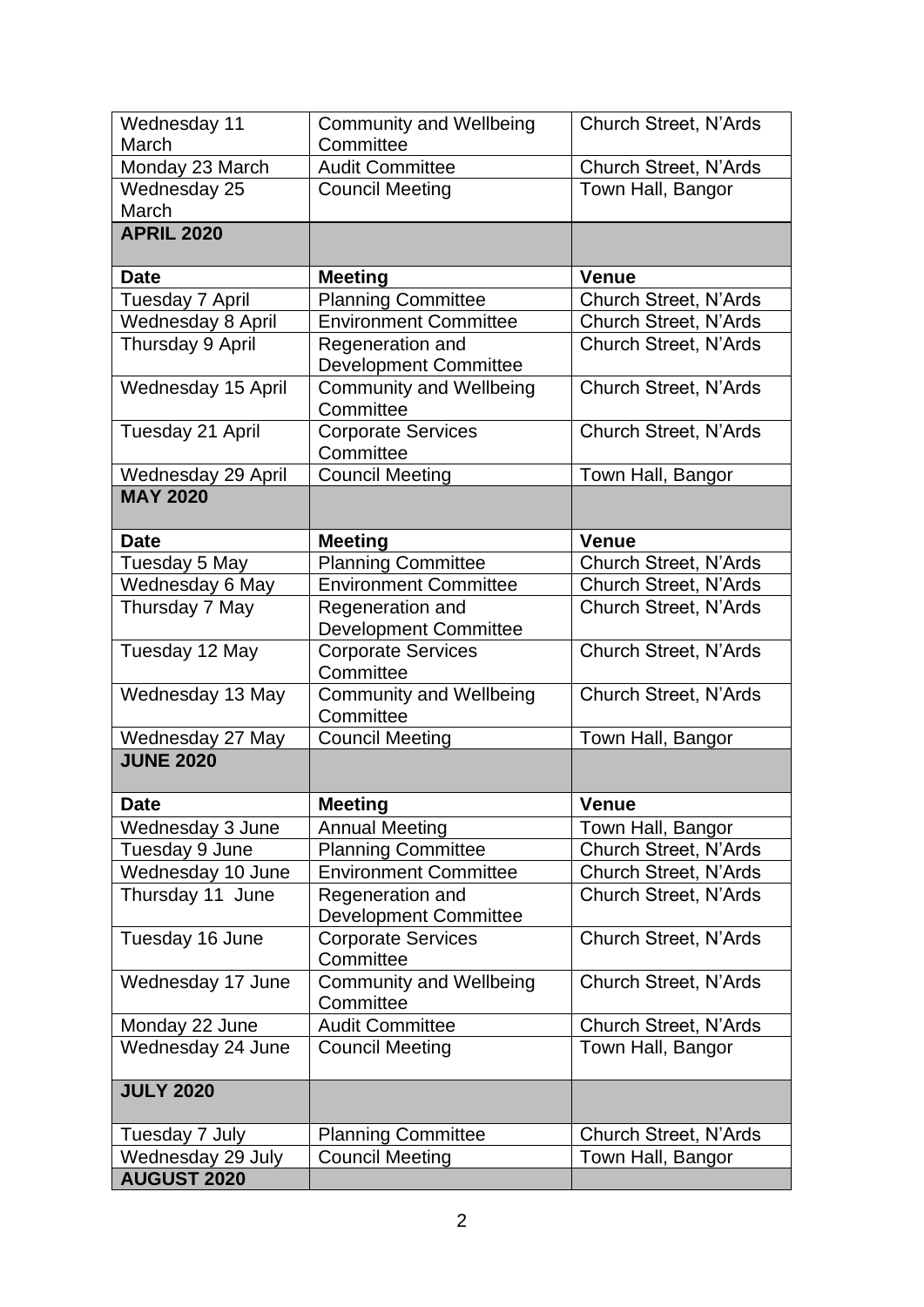| Tuesday 4 August          | <b>Planning Committee</b>      | <b>Church Street, N'Ards</b> |
|---------------------------|--------------------------------|------------------------------|
| Wednesday 26              | <b>Council Meeting</b>         | Town Hall, Bangor            |
| August                    |                                |                              |
| <b>SEPTEMBER 2020</b>     |                                |                              |
| <b>Date</b>               | <b>Meeting</b>                 | <b>Venue</b>                 |
| Tuesday 1                 | <b>Planning Committee</b>      | <b>Church Street, N'Ards</b> |
| September                 |                                |                              |
| Wednesday 2               | <b>Environment Committee</b>   | <b>Church Street, N'Ards</b> |
| September                 |                                |                              |
| Thursday 3                | Regeneration and               | <b>Church Street, N'Ards</b> |
| September                 | <b>Development Committee</b>   |                              |
| Tuesday 8                 | <b>Corporate Services</b>      | <b>Church Street, N'Ards</b> |
| September                 | Committee                      |                              |
| Wednesday 9               | Community and Wellbeing        | <b>Church Street, N'Ards</b> |
| September                 | Committee                      |                              |
| Wednesday 30<br>September | <b>Council Meeting</b>         | Town Hall, Bangor            |
| <b>OCTOBER 2020</b>       |                                |                              |
|                           |                                |                              |
| <b>Date</b>               | <b>Meeting</b>                 | <b>Venue</b>                 |
| Tuesday 6 October         | <b>Planning Committee</b>      | <b>Church Street, N'Ards</b> |
| Wednesday 7               | <b>Environment Committee</b>   | Church Street, N'Ards        |
| October                   |                                |                              |
| Thursday 8 October        | Regeneration and               | <b>Church Street, N'Ards</b> |
|                           | <b>Development Committee</b>   |                              |
| Tuesday 13 October        | <b>Corporate Services</b>      | <b>Church Street, N'Ards</b> |
|                           | Committee                      |                              |
| Wednesday 14              | <b>Community and Wellbeing</b> | Church Street, N'Ards        |
| October                   | Committee                      |                              |
| Wednesday 28<br>October   | <b>Council Meeting</b>         | Town Hall, Bangor            |
| <b>NOVEMBER 2020</b>      |                                |                              |
|                           |                                |                              |
| <b>Date</b>               | <b>Meeting</b>                 | <b>Venue</b>                 |
| Tuesday 3 November        | <b>Planning Committee</b>      | <b>Church Street, N'Ards</b> |
| Wednesday 4               | <b>Environment Committee</b>   | Church Street, N'Ards        |
| November                  |                                |                              |
| Thursday 5                | Regeneration and               | <b>Church Street, N'Ards</b> |
| November                  | <b>Development Committee</b>   |                              |
| Tuesday 10                | <b>Corporate Services</b>      | Church Street, N'Ards        |
| November                  | Committee                      |                              |
| Wednesday 11              | <b>Community and Wellbeing</b> | Church Street, N'Ards        |
| November                  | Committee                      |                              |
| Wednesday 25<br>November  | <b>Council Meeting</b>         | Town Hall, Bangor            |
| <b>DECEMBER 2020</b>      |                                |                              |
|                           |                                |                              |